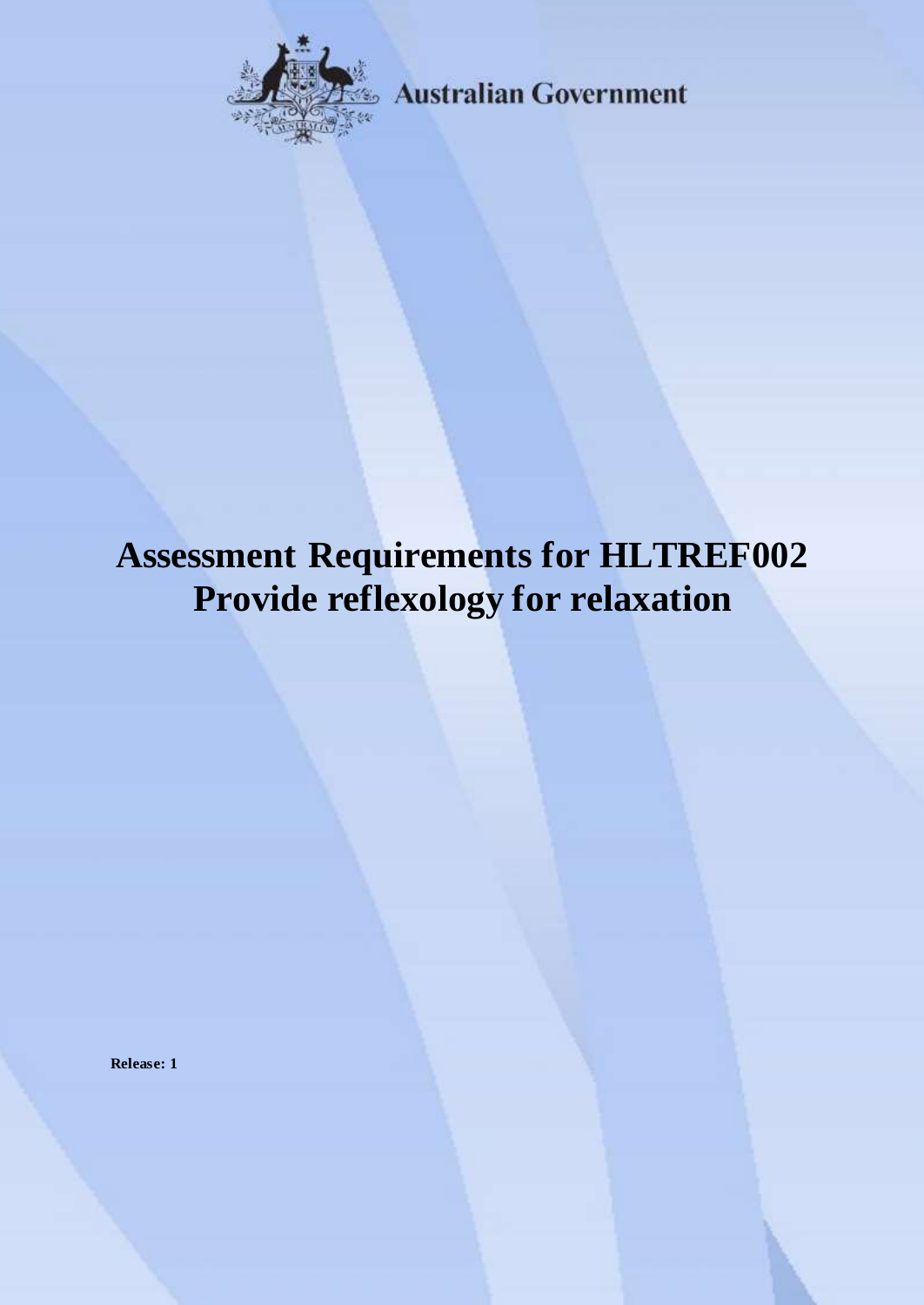## **Assessment Requirements for HLTREF002 Provide reflexology for relaxation**

| <b>Release</b> | <b>Comments</b>                                                                                                                                                        |
|----------------|------------------------------------------------------------------------------------------------------------------------------------------------------------------------|
| Release 1      | This version was released in HLT Health Training Package<br><i>release 2.0</i> and meets the requirements of the 2012 Standards<br>for Training Packages.<br>New unit. |

#### **Modification History**

## **Performance Evidence**

The candidate must show evidence of the ability to complete tasks outlined in elements and performance criteria of this unit, manage tasks and manage contingencies in the context of the job role. There must be evidence that the candidate has:

- provided relaxation reflexology to at least 4 different people, selecting reflexology techniques based on sound assessment of the feet:
	- evaluated and responded appropriately to skin and structural abnormalities
	- used techniques and sequences within scope of reflexology thumb and finger practice

## **Knowledge Evidence**

The candidate must be able to demonstrate essential knowledge required to effectively complete tasks outlined in elements and performance criteria of this unit, manage tasks and manage contingencies in the context of the work role. This includes knowledge of:

- principles of reflexology and zone therapy:
	- historical development of reflexology
	- foot and hand system of treatment
- legal and ethical considerations (national and state/territory) for providing relaxation reflexology:
	- codes of conduct
	- duty of care
	- informed consent
	- mandatory reporting
	- practitioner/client boundaries
	- privacy, confidentiality and disclosure
	- records management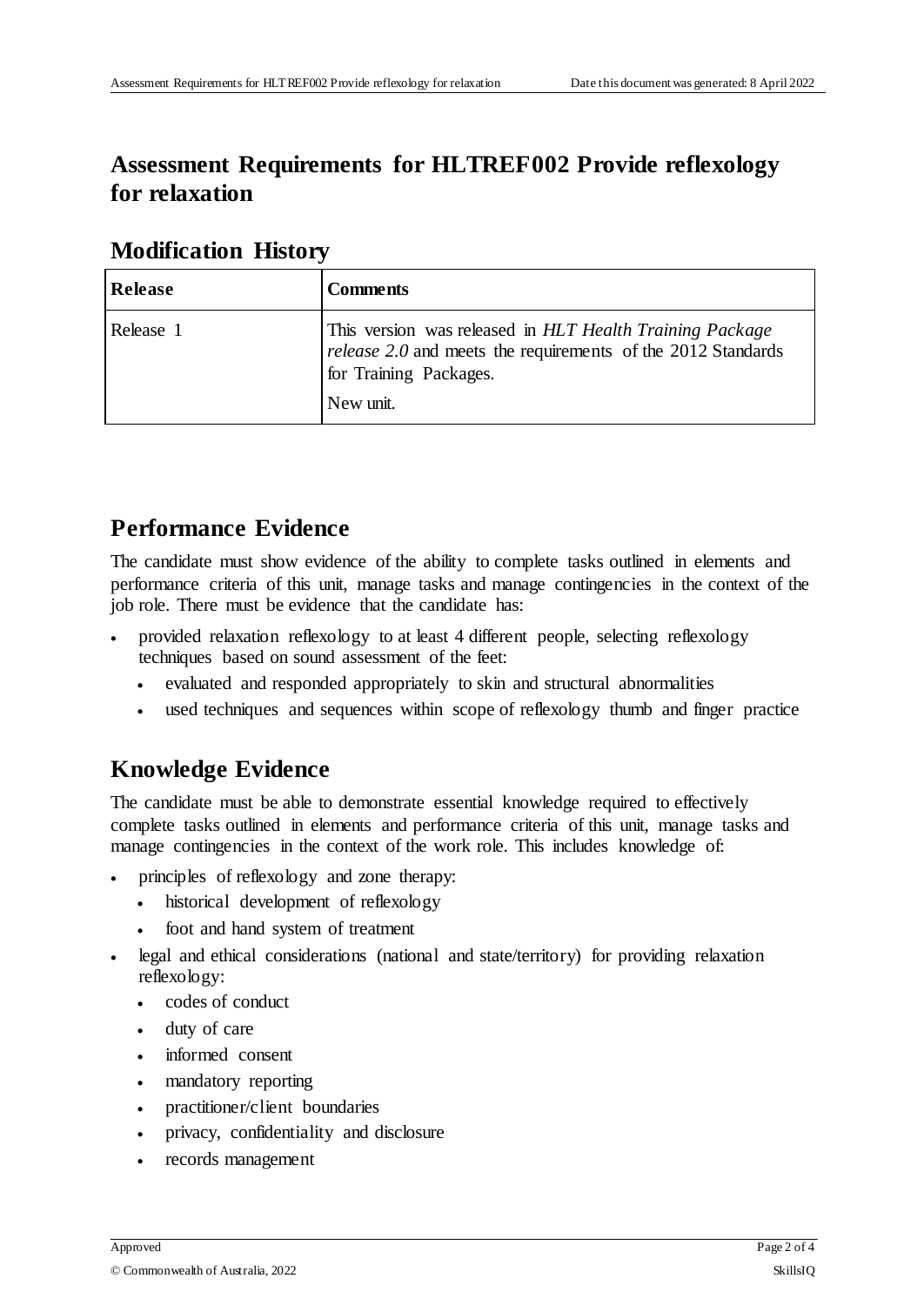- work role boundaries:
	- working within scope of practice
	- presenting symptoms that require referral to a medical practitioner
- work health and safety
- client information required prior to relaxation treatment
- protocols for conducting reflexology sessions in relation to:
	- environment
	- equipment
	- client privacy
	- responding to client instructions
	- rituals
	- key features of the reflexology map of hands and feet
- factors to consider in foot observation and how to respond:
	- overall appearance
	- signs of bacterial or viral infection
	- signs of keratosis, swelling, colour changes and other skin anomalies
	- signs of structural abnormalities
- precautions to be taken in reflexology for relaxation
- signs of structural abnormalities, conditions on which to work lightly, often or for a short time
- reflexology relaxation techniques and how to apply them:
	- diaphragm relaxer
	- spinal twist
	- toe rotation
	- metatarsal kneading
	- back and forth
	- ankle loosening
- reflexology techniques and sequences and how to apply them:
	- thumb and finger walking
	- microrotation with thumbs and fingers
	- hook in and back up
	- palpating
- use of leverage in reflexology and its appropriate use
- holding and supporting techniques
- factors that affect the level of pressure applied
- basic structure and function of systems and regions of the body and their respective reflexes, including:
	- cardiovascular system
	- immune/lymphatic system
	- endocrine system